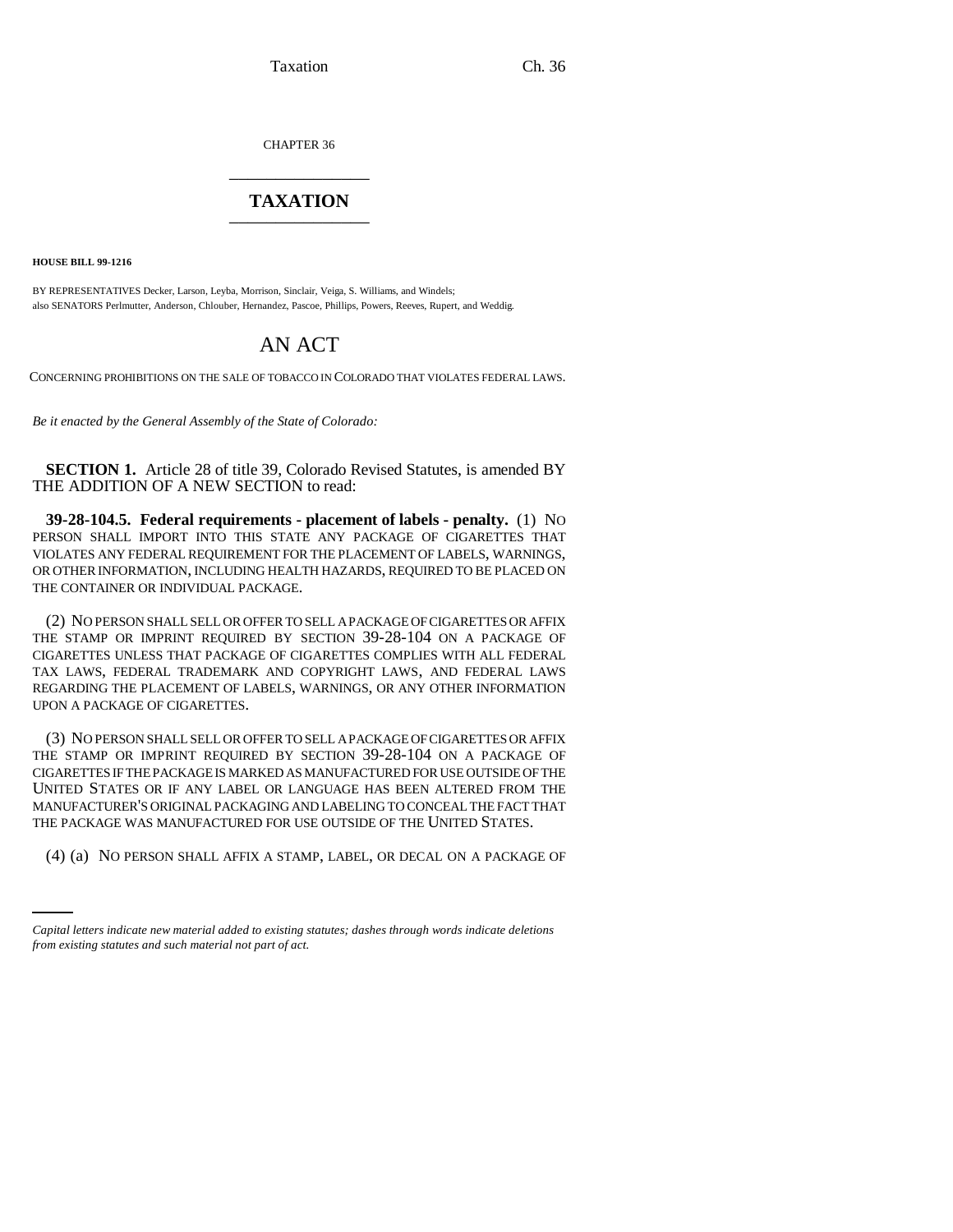## Ch. 36 Taxation

CIGARETTES TO CONCEAL THE FACT THAT THE PACKAGE WAS MANUFACTURED FOR USE OUTSIDE OF THE UNITED STATES.

(b) NO PERSON SHALL SELL OR OFFER TO SELL A PACKAGE OF CIGARETTES ON WHICH A STAMP, LABEL, OR DECAL WAS AFFIXED TO CONCEAL THE FACT THAT THE PACKAGE WAS MANUFACTURED FOR USE OUTSIDE OF THE UNITED STATES.

(5) THE VIOLATION OF ANY PROVISION OF THIS SECTION IS A CLASS 1 MISDEMEANOR.

(6) (a) ANY PACKAGE OF CIGARETTES FOUND FOR SALE AT RETAIL OR WHOLESALE AT ANY PLACE IN THIS STATE THAT IS MARKED FOR USE OUTSIDE OF THE UNITED STATES IS DECLARED TO BE CONTRABAND GOODS AND MAY BE SEIZED WITHOUT A WARRANT BY THE DEPARTMENT, BY ITS AGENTS OR EMPLOYEES, OR BY ANY PEACE OFFICER IN THIS STATE WHEN DIRECTED OR REQUESTED BY THE DEPARTMENT TO DO SO. NOTHING IN THIS SECTION SHALL BE CONSTRUED TO REQUIRE THE DEPARTMENT TO CONFISCATE PACKAGES OF CIGARETTES THAT ARE SO MARKED IN QUANTITIES LESS THAN TEN CARTONS WHEN THE PACKAGES ARE HELD FOR PERSONAL CONSUMPTION AND NOT FOR RESALE.

(b) ANY CIGARETTES SEIZED BY VIRTUE OF THE PROVISIONS OF THIS SUBSECTION (6) SHALL BE CONFISCATED, AND THE DEPARTMENT SHALL DESTROY SUCH CONFISCATED GOODS.

**SECTION 2.** Article 28.5 of title 39, Colorado Revised Statutes, is amended BY THE ADDITION OF A NEW SECTION to read:

**39-28.5-111. Federal requirements - affixing labels - penalty.** (1) NO PERSON SHALL IMPORT INTO THIS STATE ANY TOBACCO PRODUCT THAT VIOLATES ANY FEDERAL REQUIREMENT FOR THE PLACEMENT OF LABELS, WARNINGS, OR OTHER INFORMATION, INCLUDING HEALTH HAZARDS, REQUIRED TO BE PLACED ON THE CONTAINER OR INDIVIDUAL PACKAGE.

(2) NO PERSON SHALL SELL OR OFFER TO SELL ANY TOBACCO PRODUCT UNLESS THE PACKAGE OR CONTAINER OF THE TOBACCO PRODUCT COMPLIES WITH ALL FEDERAL TAX LAWS, FEDERAL TRADEMARK AND COPYRIGHT LAWS, AND FEDERAL LAWS REGARDING THE PLACEMENT OF LABELS, WARNINGS, OR ANY OTHER INFORMATION UPON A PACKAGE OR CONTAINER OF TOBACCO PRODUCTS.

(3) NO PERSON SHALL SELL OR OFFER TO SELL ANY TOBACCO PRODUCT IF THE PACKAGE OR CONTAINER IS MARKED AS MANUFACTURED FOR USE OUTSIDE OF THE UNITED STATES OR IF ANY LABEL OR LANGUAGE HAS BEEN ALTERED FROM THE MANUFACTURER'S ORIGINAL PACKAGING AND LABELING TO CONCEAL THE FACT THAT THE PACKAGE OR CONTAINER OF TOBACCO PRODUCTS WAS MANUFACTURED FOR USE OUTSIDE OF THE UNITED STATES.

(4) (a) NO PERSON SHALL AFFIX A STAMP, LABEL, OR DECAL ON A PACKAGE OR CONTAINER OF TOBACCO PRODUCTS TO CONCEAL THE FACT THAT THE PACKAGE OR CONTAINER OF TOBACCO PRODUCTS WAS MANUFACTURED FOR USE OUTSIDE OF THE UNITED STATES.